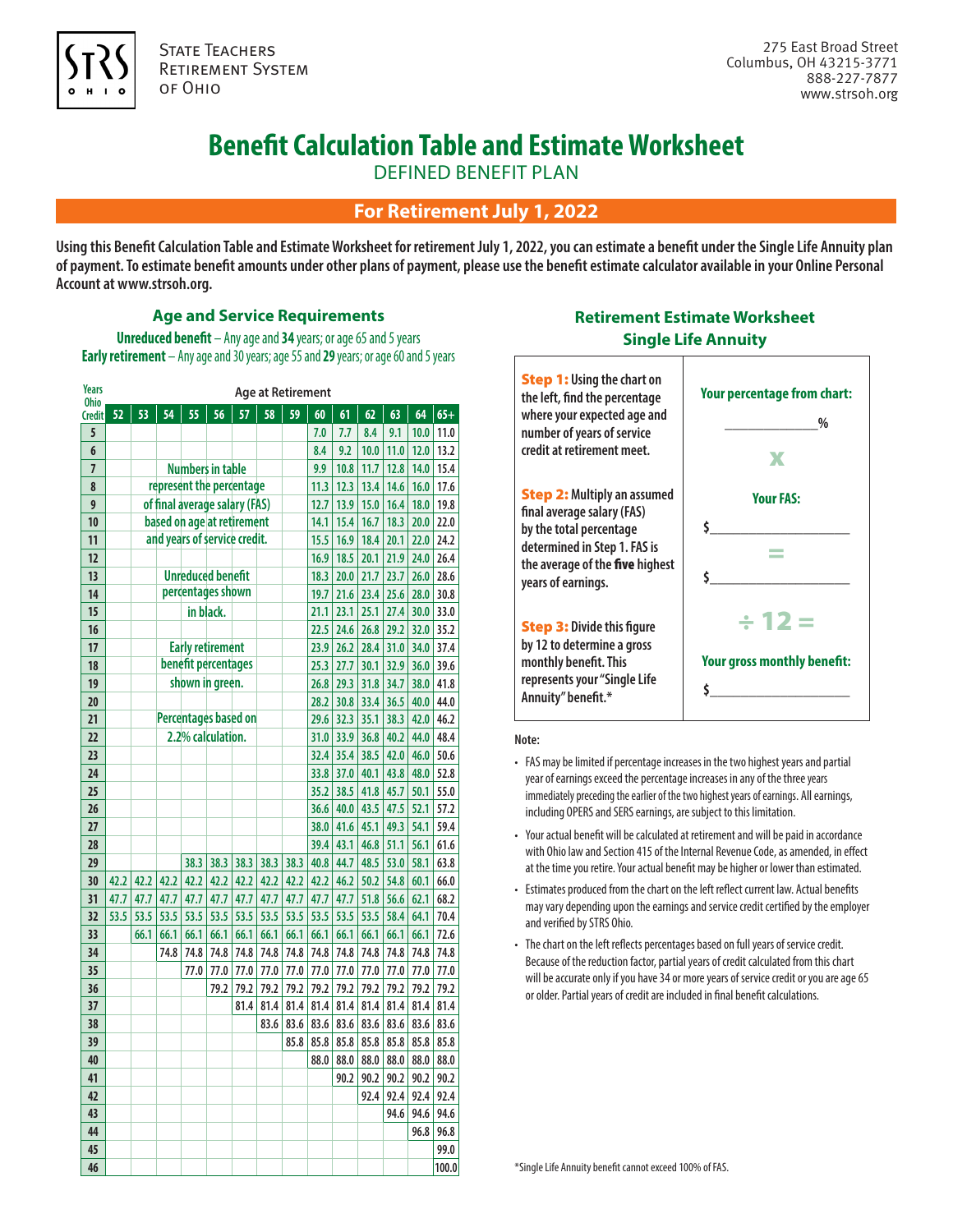

**STATE TEACHERS** Retirement System of Ohio

# **Benefit Calculation Table and Estimate Worksheet**

DEFINED BENEFIT PLAN

## **For Retirement Aug. 1, 2022–July 1, 2023**

**Using this Benefit Calculation Table and Estimate Worksheet for retirement Aug. 1, 2022–July 1, 2023, you can estimate a benefit under the Single Life Annuity plan of payment. To estimate benefit amounts under other plans of payment, please use the benefit estimate calculator available in your Online Personal Account at www.strsoh.org.**

#### **Age and Service Requirements**

**Unreduced benefit** – Any age and **34** years; or age 65 and 5 years **Early retirement** – Any age and 30 years; age 55 and **29** years; or age 60 and 5 years

| <b>Years</b><br>Ohio | <b>Age at Retirement</b> |                              |      |                               |      |      |      |      |      |      |      |      |      |       |
|----------------------|--------------------------|------------------------------|------|-------------------------------|------|------|------|------|------|------|------|------|------|-------|
| <b>Credit</b>        | 52                       | 53                           | 54   | 55                            | 56   | 57   | 58   | 59   | 60   | 61   | 62   | 63   | 64   | $65+$ |
| 5                    |                          |                              |      |                               |      |      |      |      | 7.0  | 7.7  | 8.4  | 9.1  | 10.0 | 11.0  |
| 6                    |                          |                              |      |                               |      |      |      |      | 8.4  | 9.2  | 10.0 | 11.0 | 12.0 | 13.2  |
| $\overline{7}$       |                          |                              |      | <b>Numbers in table</b>       |      |      |      |      | 9.9  | 10.8 | 11.7 | 12.8 | 14.0 | 15.4  |
| 8                    |                          |                              |      | represent the percentage      |      |      |      |      | 11.3 | 12.3 | 13.4 | 14.6 | 16.0 | 17.6  |
| 9                    |                          |                              |      | of final average salary (FAS) |      |      |      |      | 12.7 | 13.9 | 15.0 | 16.4 | 18.0 | 19.8  |
| 10                   |                          | based on age at retirement   |      |                               |      |      |      |      |      | 15.4 | 16.7 | 18.3 | 20.0 | 22.0  |
| 11                   |                          | and years of service credit. |      |                               |      |      |      |      | 15.5 | 16.9 | 18.4 | 20.1 | 22.0 | 24.2  |
| 12                   |                          |                              |      |                               |      |      |      |      | 16.9 | 18.5 | 20.1 | 21.9 | 24.0 | 26.4  |
| 1 <sup>3</sup>       |                          | <b>Unreduced benefit</b>     |      |                               |      |      |      |      | 18.3 | 20.0 | 21.7 | 23.7 | 26.0 | 28.6  |
| 14                   |                          |                              |      | percentages shown             |      |      |      |      | 19.7 | 21.6 | 23.4 | 25.6 | 28.0 | 30.8  |
| 15                   |                          |                              |      | in black.                     |      |      |      |      | 21.1 | 23.1 | 25.1 | 27.4 | 30.0 | 33.0  |
| 16                   |                          |                              |      |                               |      |      |      |      | 22.5 | 24.6 | 26.8 | 29.2 | 32.0 | 35.2  |
| 17                   |                          |                              |      | <b>Early retirement</b>       |      |      |      |      | 23.9 | 26.2 | 28.4 | 31.0 | 34.0 | 37.4  |
| 18                   |                          |                              |      | benefit percentages           |      |      |      |      | 25.3 | 27.7 | 30.1 | 32.9 | 36.0 | 39.6  |
| 19                   |                          |                              |      | shown in green.               |      |      |      |      | 26.8 | 29.3 | 31.8 | 34.7 | 38.0 | 41.8  |
| 20                   |                          |                              |      |                               |      |      |      |      | 28.2 | 30.8 | 33.4 | 36.5 | 40.0 | 44.0  |
| 21                   |                          |                              |      | <b>Percentages based on</b>   |      |      |      |      | 29.6 | 32.3 | 35.1 | 38.3 | 42.0 | 46.2  |
| 22                   |                          |                              |      | 2.2% calculation.             |      |      |      |      | 31.0 | 33.9 | 36.8 | 40.2 | 44.0 | 48.4  |
| 23                   |                          |                              |      |                               |      |      |      |      | 32.4 | 35.4 | 38.5 | 42.0 | 46.0 | 50.6  |
| 24                   |                          |                              |      |                               |      |      |      |      | 33.8 | 37.0 | 40.1 | 43.8 | 48.0 | 52.8  |
| 25                   |                          |                              |      |                               |      |      |      |      | 35.2 | 38.5 | 41.8 | 45.7 | 50.1 | 55.0  |
| 26                   |                          |                              |      |                               |      |      |      |      | 36.6 | 40.0 | 43.5 | 47.5 | 52.1 | 57.2  |
| 27                   |                          |                              |      |                               |      |      |      |      | 38.0 | 41.6 | 45.1 | 49.3 | 54.1 | 59.4  |
| 28                   |                          |                              |      |                               |      |      |      |      | 39.4 | 43.1 | 46.8 | 51.1 | 56.1 | 61.6  |
| 29                   |                          |                              |      | 38.3                          | 38.3 | 38.3 | 38.3 | 38.3 | 40.8 | 44.7 | 48.5 | 53.0 | 58.1 | 63.8  |
| 30                   | 42.2                     | 42.2                         | 42.2 | 42.2                          | 42.2 | 42.2 | 42.2 | 42.2 | 42.2 | 46.2 | 50.2 | 54.8 | 60.1 | 66.0  |
| 31                   | 47.7                     | 47.7                         | 47.7 | 47.7                          | 47.7 | 47.7 | 47.7 | 47.7 | 47.7 | 47.7 | 51.8 | 56.6 | 62.1 | 68.2  |
| 32                   | 53.5                     | 53.5                         | 53.5 | 53.5                          | 53.5 | 53.5 | 53.5 | 53.5 | 53.5 | 53.5 | 53.5 | 58.4 | 64.1 | 70.4  |
| 33                   |                          | 60.3                         | 60.3 | 60.3                          | 60.3 | 60.3 | 60.3 | 60.3 | 60.3 | 60.3 | 60.3 | 60.3 | 66.1 | 72.6  |
| 34                   |                          |                              | 74.8 | 74.8                          | 74.8 | 74.8 | 74.8 | 74.8 | 74.8 | 74.8 | 74.8 | 74.8 | 74.8 | 74.8  |
| 35                   |                          |                              |      | 77.0                          | 77.0 | 77.0 | 77.0 | 77.0 | 77.0 | 77.0 | 77.0 | 77.0 | 77.0 | 77.0  |
| 36                   |                          |                              |      |                               | 79.2 | 79.2 | 79.2 | 79.2 | 79.2 | 79.2 | 79.2 | 79.2 | 79.2 | 79.2  |
| 37                   |                          |                              |      |                               |      | 81.4 | 81.4 | 81.4 | 81.4 | 81.4 | 81.4 | 81.4 | 81.4 | 81.4  |
| 38                   |                          |                              |      |                               |      |      | 83.6 | 83.6 | 83.6 | 83.6 | 83.6 | 83.6 | 83.6 | 83.6  |
| 39                   |                          |                              |      |                               |      |      |      | 85.8 | 85.8 | 85.8 | 85.8 | 85.8 | 85.8 | 85.8  |
| 40                   |                          |                              |      |                               |      |      |      |      | 88.0 | 88.0 | 88.0 | 88.0 | 88.0 | 88.0  |
| 41                   |                          |                              |      |                               |      |      |      |      |      | 90.2 | 90.2 | 90.2 | 90.2 | 90.2  |
| 42                   |                          |                              |      |                               |      |      |      |      |      |      | 92.4 | 92.4 | 92.4 | 92.4  |
| 43                   |                          |                              |      |                               |      |      |      |      |      |      |      | 94.6 | 94.6 | 94.6  |
| 44                   |                          |                              |      |                               |      |      |      |      |      |      |      |      | 96.8 | 96.8  |
| 45                   |                          |                              |      |                               |      |      |      |      |      |      |      |      |      | 99.0  |
| 46                   |                          |                              |      |                               |      |      |      |      |      |      |      |      |      | 100.0 |

### **Retirement Estimate Worksheet Single Life Annuity**



#### **Note:**

- FAS may be limited if percentage increases in the two highest years and partial year of earnings exceed the percentage increases in any of the three years immediately preceding the earlier of the two highest years of earnings. All earnings, including OPERS and SERS earnings, are subject to this limitation.
- Your actual benefit will be calculated at retirement and will be paid in accordance with Ohio law and Section 415 of the Internal Revenue Code, as amended, in effect at the time you retire. Your actual benefit may be higher or lower than estimated.
- Estimates produced from the chart on the left reflect current law. Actual benefits may vary depending upon the earnings and service credit certified by the employer and verified by STRS Ohio.
- The chart on the left reflects percentages based on full years of service credit. Because of the reduction factor, partial years of credit calculated from this chart will be accurate only if you have 34 or more years of service credit or you are age 65 or older. Partial years of credit are included in final benefit calculations.